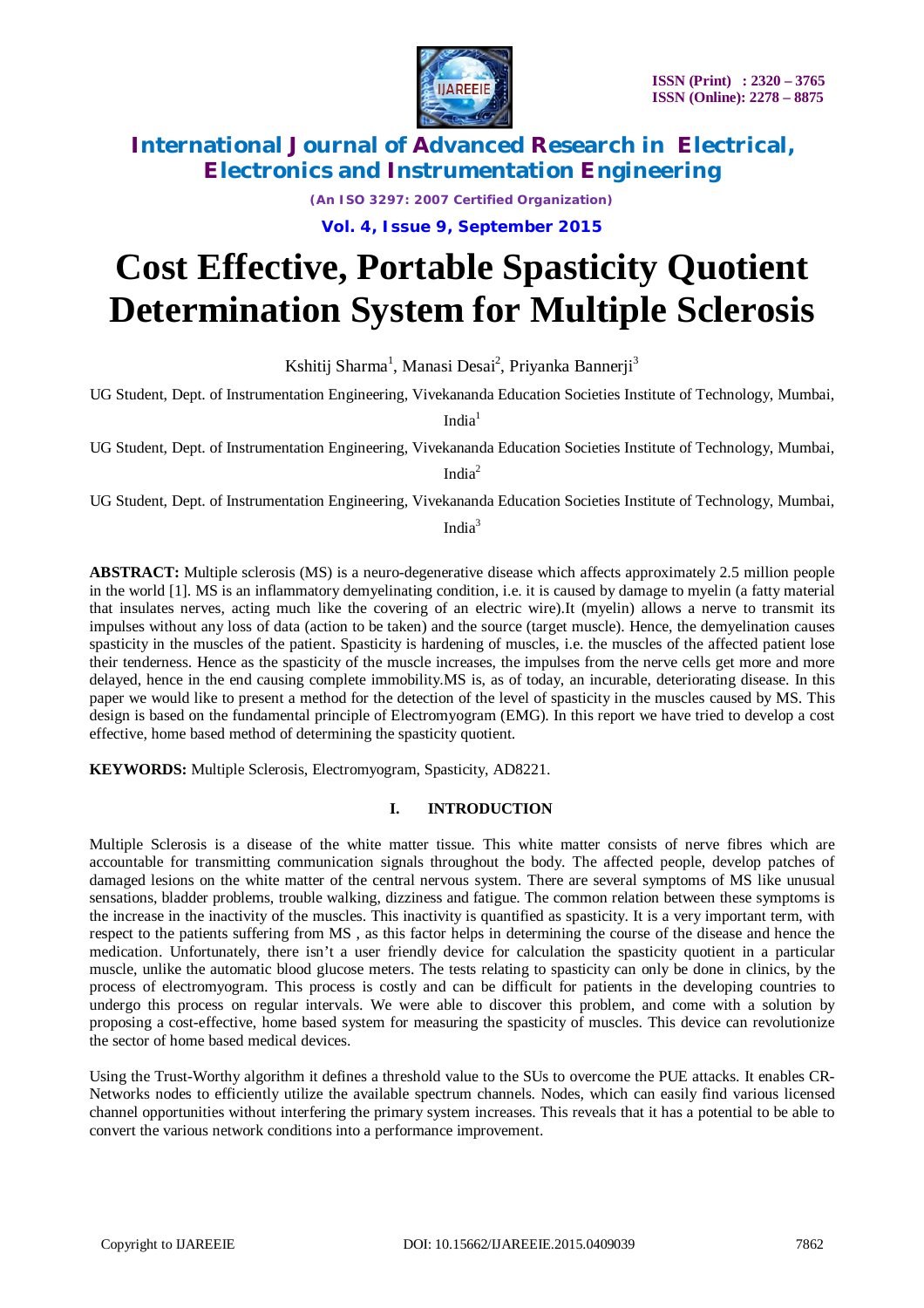

*(An ISO 3297: 2007 Certified Organization)*

#### **Vol. 4, Issue 9, September 2015**

#### **II. ELECTROMYOGRAM**

An electromyogram (EMG) measures the electrical activity of muscles at rest and during contraction. Nerve conduction studies measure how well and how fast the nerves can send electrical signals [2]. The brain sends electrical impulses to the rest of the body parts through the nerve cells and this impulse is measured by the EMG electrode. Basic working of an EMG electrode is to measure the change in the ionic current in a muscle under study, which happen due to the excitation produced by the nerve cells.

#### **A. MECHANISM OF NERVE CONDUCTION WITH A BODY CELL**

Every cell in human body has a cellular wall, which is semipermeable in nature. Of all the nutrients present around a human cell the most predominant ions are potassium  $(K+)$ , sodium  $(Na+)$  and chloride (Cl-). These three ions play an important role in the cell excitation and hence in the muscle excitation (muscle reaction to the nerve impulses). Now the semipermeable cell membrane readily allows the exchange of potassium and chloride ions through it, whereas blocking the sodium ions (when in its steady or unexcited state). Hence the density of the K+ ions and the Cl- ions inside the cell is more than that of outside the cell. On the contrary the density of the Na+ ions is less or even negligible on the inside of the cell as compared to the outside. Presently, the potential of the cell is negative with respect to its surrounding and is known as the resting potential of the cell. Now when a nerve cell excites the targeted muscle cell, what this impulse basically does is to excite the cell membrane. Now this excited cell membrane becomes completely permeable and allows the passage of the Na+ ions. Hence due to the density difference there is a heavy inflow of the Na+ ions from the outside to the inside. This results in the generation of an ionic potential. Hence now the density of Na+ ions inside the cell and in the body liquid surrounding the cell, equalises. But still, the density of K+ ions is more inside the cell. Hence overall potential of the cell becomes positive with respect to its surrounds. This potential of the cell is known as the action potential. This potential always should have a positive value (for a normal human cell). For a person suffering from MS, the nerve cannot fully transform the impulses of an optimum electrical (ionic potential) level, so as to fully activate the cell membrane. As the disease progresses, the ability and hence the impulse strength decreases and leads to incoordination of the muscle. Here the cell activity as well as the muscle reaction after a nerve impulse excitation can be measured using an EMG machine. Hence this helps the affected person as well as the concerned doctor to trace the path of the disease. There are other ways of detecting the trace of the disease like MRI, PET-scan and many more, but they become a costly affair for an average person in a developing country.

#### **B. EMG SPECIFICATION**

A well-established EMG signal is stochastic (random) in nature. The amplitude of the signal can range from 0 to 10 mV (peak-to-peak). The usable energy of the signal is between 0 to 500Hz. The most dominant frequency band in this range is between 50-150Hz [3]. To sum it up, the EMG signal doesn't have a characteristic shape (unlike ECG) and hence looks like a random noise signal.

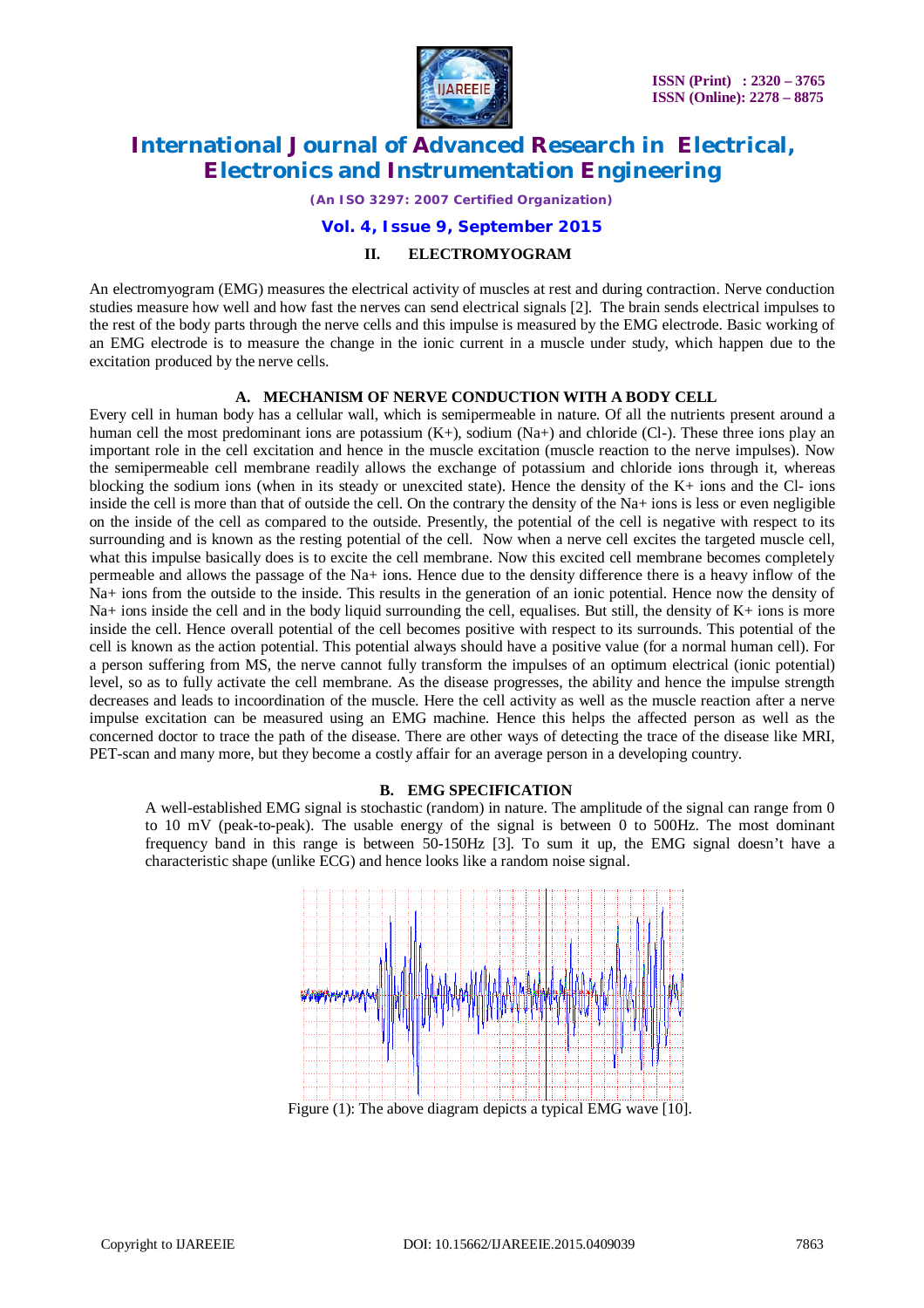

*(An ISO 3297: 2007 Certified Organization)*

### **Vol. 4, Issue 9, September 2015**

**III. THE DESIGN**

The design of this project consists of:-

- An instrumentation amplifier :- AD8221
- A quad J-FET OPAM :- TL084
- Disposable EMG led x 3
- PSoC 4 prototyping kit
- LabVIEW software

### **A. BLOCK DIAGRAM**



#### **B. INSTRUMENTATION AMPLIFIER**

An **instrumentation** (or **instrumentational**) **amplifier** is a type of differential amplifier that has been outfitted with input buffer amplifiers, which eliminate the need for input impedance matchingand thus make the amplifier particularly suitable for use in measurement and test equipment [4].



Figure (2): The figure above [5], is the basic design of an instrumentation amplifier.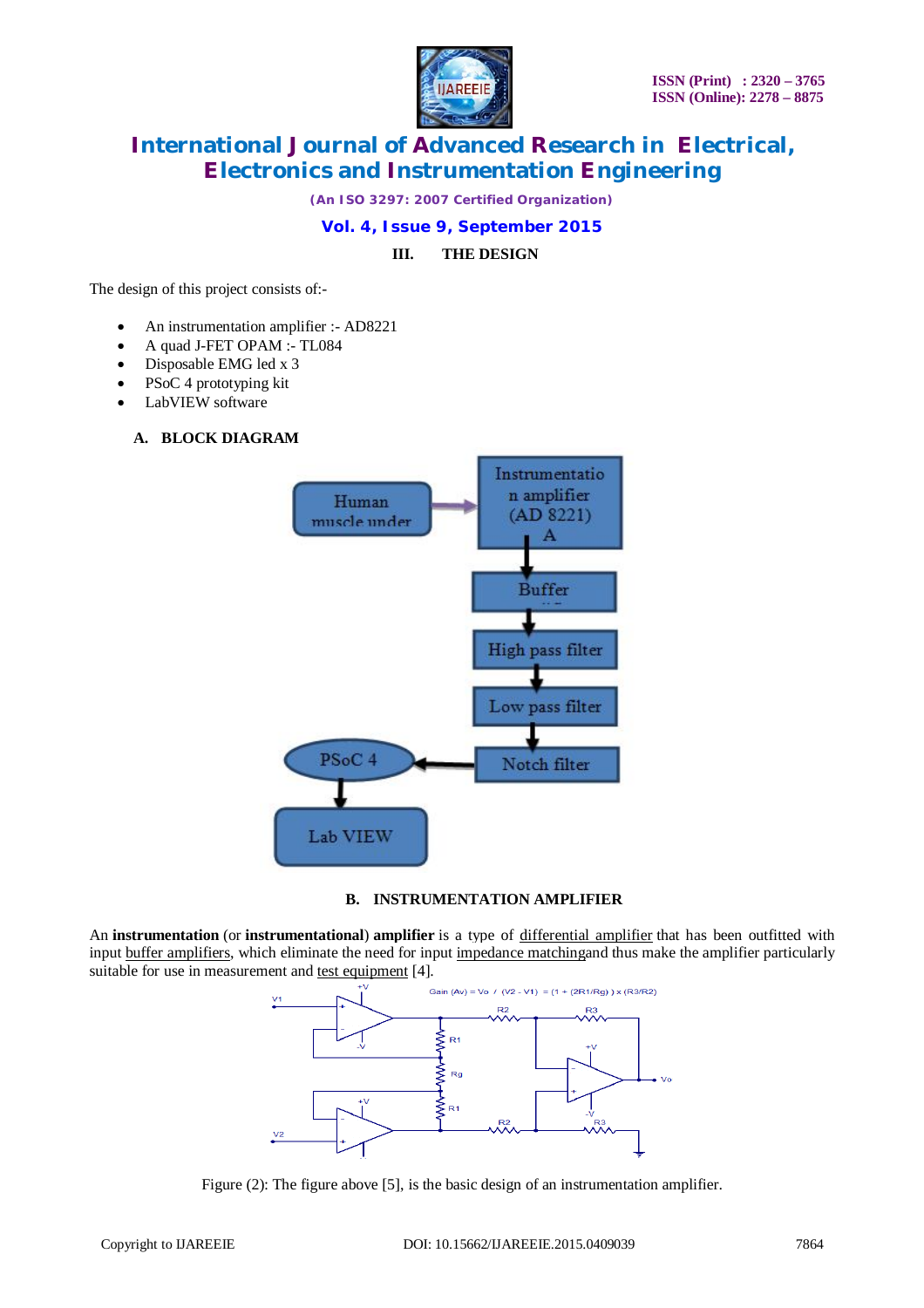

*(An ISO 3297: 2007 Certified Organization)*

### **Vol. 4, Issue 9, September 2015**

In the figure, the resistor Rg is a gain setting resistor. One of the most important parameters of the instrumentation amplifies is their high CMRR (common mode rejection ratio). The ability of a differential amplifier to not pass (reject) the portion of the signal common to both the  $+$  and  $-$  inputs [6]. Hence higher the CMRR, higher is the noise cancellation from the input terminals. Therefore, the instrumentation amplifier that we have implemented is AD8221. It is a precision instrumentation amplifier. The AD8221 is a gain programmable, high performance instrumentation amplifier that delivers the industry's highest CMRR over frequency in its class. The CMRR of instrumentation amplifiers on the market today falls off at 200 Hz. In contrast, the AD8221 maintains a minimum CMRR of 80 dB to 10 kHz for all grades at  $G = 1$  [7].



Figure [3]: The above diagram shows the pinout diagram of AD8221.

Hence, the 3 OPAMP design of the conventional instrumentation amplifier is now replaced by just one OPAMP with the gain adjustable pins.

#### **C. QUAD-OPAMP**

Quad-OPAMP is an OPAMP which internally contains four OPAMPs within itself. So what is the need of this chip? Well to answer in brief, it occupies less space, works on a single power supply connection (hence drawing less power, compared to using four different OPAMPs) and the most important point , less noise drift . The quad-OPAMP that we have used in our design is TL084. It's a chip by Texas Instruments.The TL08xx JFET-input operational amplifier family is designed to offer a wider selection than any previously developed operational amplifier family. Each of these JFET-input operational amplifiers incorporates well-matched, high-voltage JFET and bipolar transistors in a monolithic integrated circuit. The devices feature high slew rates, low input bias and offset currents, and low offset-voltage temperature coefficient [8]. In this project, we used a quad OPAMP to mount 4 different circuits, requiring four different OPAMPS, onto just one OPAMP. These four circuits are classifies as:

#### **Buffer amplifier**

It is just a simple non inverting voltage follower circuit with a gain of 10. It is basically used for impedance matching in the circuit as well as to add up to the overall gain of the system.

#### **High Pass Filter**

High pass filter used in this circuit is to remove the DC offset voltage and its cut-off frequency I kept as 0.1 Hz. This is helpful in eliminating the DC values which add up to the noise generated in the final signal.

#### **Low Pass Filter**

Here the low pass filter is designed to eliminate higher frequencies which do not contribute to the actual EMG signal. We have implemented a low pass filter with a cut-off of 200Hz. As mentioned earlier the actual information of an EMG signal is limited to 50-150Hz, this cut-off range is highly tailored to meet the needs of the device application.

#### **Notch Filter**

Notch filter is used to eliminate an extremely narrow band of frequencies. Ideally a notch filter eliminates a particular frequency, but in the practical electronics scenario, it is successful in eliminating extremely narrow band of frequencies. Here a notch filter is designed with a cut-off frequency of 50Hz. This frequency is chosen so as to eliminate the noise produced by the supply. The notch used in the circuit is an active notch so as to increase the efficiency of the filtering.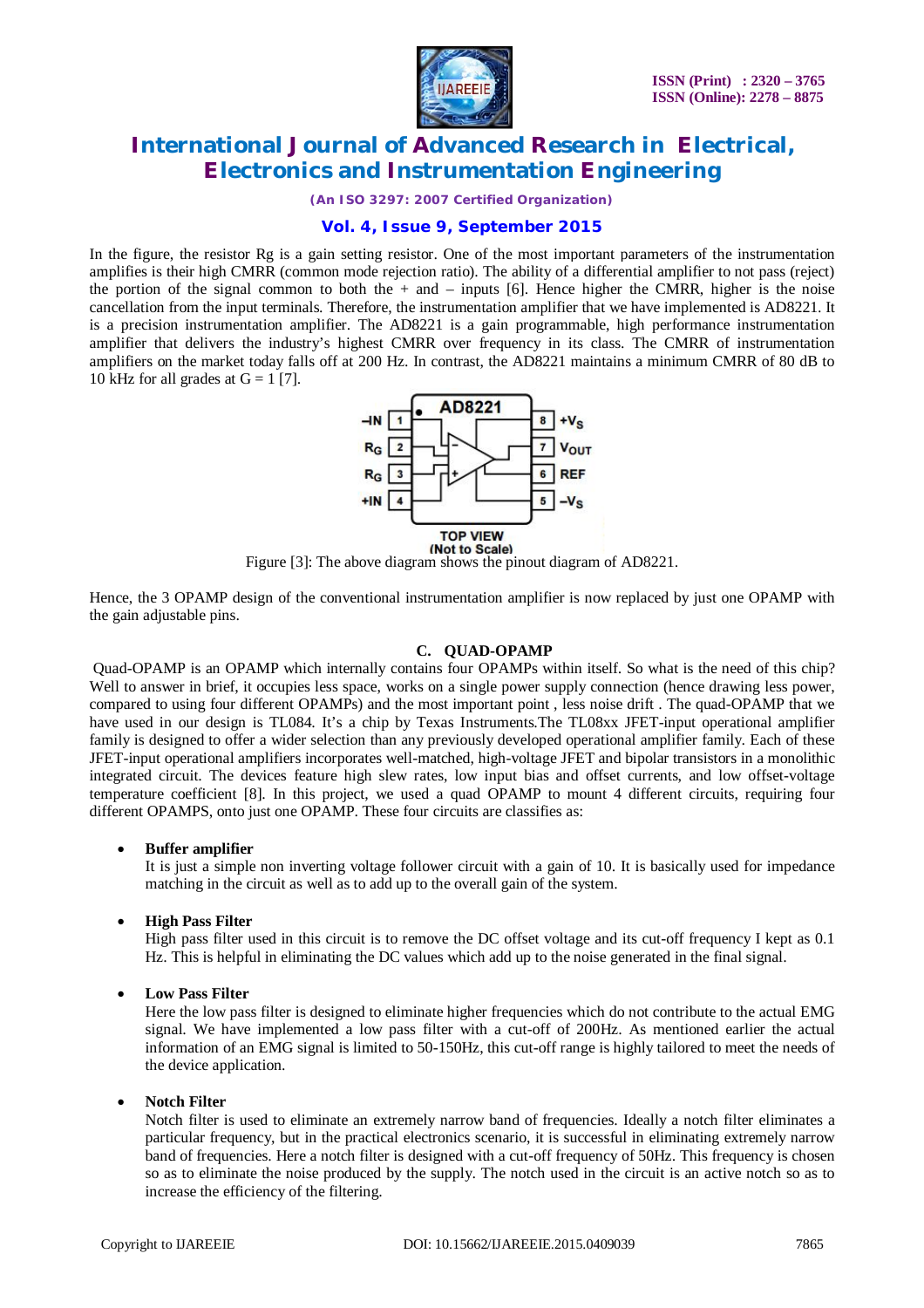

*(An ISO 3297: 2007 Certified Organization)*

#### **Vol. 4, Issue 9, September 2015**

#### **D. DISPOSABLE EMG LED**

This is basically a bio potential electrode which is best suited for single time use. It is one of the best electrodes available at extremely low cost and isn't messy to handle (unlike other bio potential electrodes, which require the application of conducting gel). Every use requires a set of three of these leds. A pair of electrode is used for differential bio potential measurement and the third led is used as ground. By differential bio potential electrode, we mean that the signals are gathered from two parts of the same muscle. Differential bio potential electrodes are also known as bipolar electrodes.

#### **E. PSoC 4 PROTOTYPING KIT**

PSoC stands for Programmable System on Chip and is a result of most of the fastest growing sector of electronic, VLSI. The reasons for the use of this particular microcontroller is:

- Highly cost effective: costs \$4 per piece.
- Has a pair of 12-bit SAR-ADCs in built
- Has a CURRENT DAC built in
- Consumes and operates on less power:
- Small in size makes it a perfect fit for the design of the project.
- The IDE used for programming this microcontroller is extremely easy to understand.

Here we need a microcontroller to convert the final signal from the signal acquisition part to be digitally filtered and processed. Also this microcontroller is fundamental in sending the final processed signal to communicate with the PC.



Figure(4): PSoC 4 prototyping kit

#### **F. LabVIEW**

LabVIEW (short for Laboratory Virtual Instrument Engineering Workbench) is a system-design platform and development environment for a visual programming language from National Instruments [9]. This is by far the most advance tool for data acquisition, processing of the data and displaying it on the PC screen, for someone not familiar with the MATLAB coding style. This software tool was used by us to finally process the signal achieved by PSoC and present it in a numerical value (peak-to-peak voltage value) and also present a run-time graphical display unit. Hence helping the patient to understand the strength of his muscles over time. The program which we wrote, even logs the data and plots it over time, to give a fair idea about the deterioration of the muscle health and responsiveness over time.

#### **IV. FUTURE SCOPE**

In the future we would like to make this project a sellable device for home use. And also we plan to implement it in clinics so as to reduce the cost of these tests. We are also working on developing an Android Application which will take the signals directly from the PSoC , via a Bluetooth module and mail the test signals to the corresponding doctor. Hence making it easy for the doctors as well as the physiotherapists to plan the medication and the exercise pattern (respectively).

#### **V. CONCLUSION**

MS is an incurable disease and hence nothing much can be done with the medications. Whereas physiotherapy plays a very important role in delaying the adverse effects of this disease. Hence with our project we plan to help the affected patients detect the declination in the muscle health being at home and inform their doctors and physiotherapists